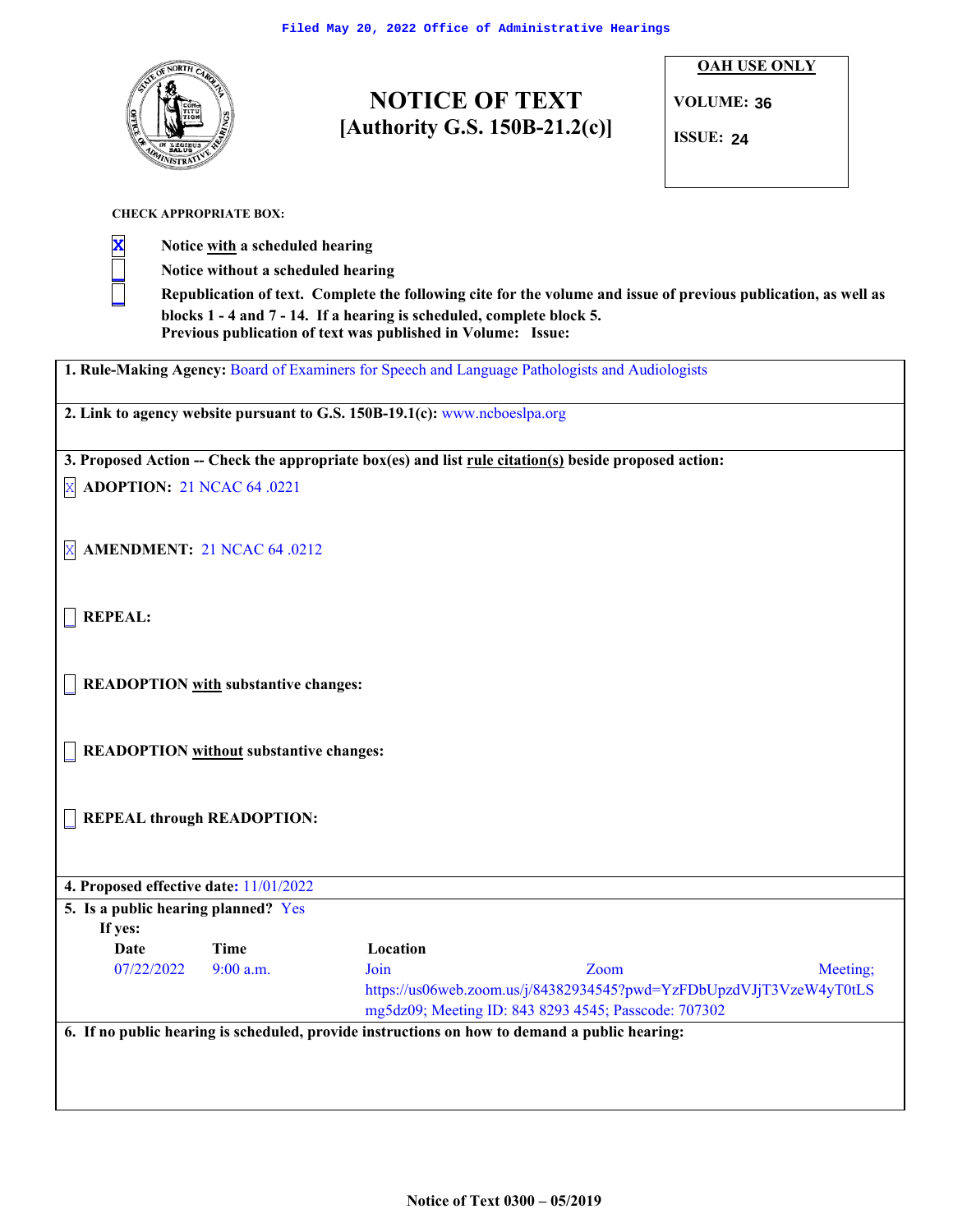### **7. Explain Reason For Proposed Rule(s):**

21 NCAC 64 .0212 – Clarify guidance on scope of practice for individuals offering audiometric screening as part of speech-language evaluations.

21 NCAC 64 .0221 - Establish standards for audiometric screening as part of speech-language evaluations.

**8. Procedure for Subjecting a Proposed Rule to Legislative Review:** If an objection is not resolved prior to the adoption of the rule, a person may also submit written objections to the Rules Review Commission. If the Rules Review Commission receives written and signed objections in accordance with G.S. 150B-21.3(b2) from 10 or more persons clearly requesting review by the legislature and the Rules Review Commission approves the rule, the rule will become effective as provided in G.S. 150B-21.3(b1). The Commission will receive written objections until 5:00 p.m. on the day following the day the Commission approves the rule. The Commission will receive those objections by mail, delivery service, hand delivery, or email. If you have any further questions concerning the submission of objections to the Commission, please call a Commission staff attorney at 984-236-1850.

#### **Rule(s) is automatically subject to legislative review. Cite statutory reference:**

# **9. The person to whom written comments may be submitted on the proposed rule(s):** Name: Denise Brown Address: NC Board of Examiners for Speech and Language Pathologists and Audiologists, PO Box 16885 Greensboro, NC 27416 Phone (optional): 336-272-1828 Fax (optional): 336-262-4353 EMail (optional) dbrown@ncboeslpa.org **10. Comment Period Ends:** 08/15/2022

## 11. Fiscal impact. Does any rule or combination of rules in this notice create an economic impact? Check all that apply.

No fiscal note required

| 12. Rule-making Coordinator: |                                                      | 13. The Agency formally proposed the text of<br>this rule(s) on |
|------------------------------|------------------------------------------------------|-----------------------------------------------------------------|
| Name:                        | Nahale Kalfas<br>919-491-7793<br>enkalfas@aol.com    | <b>Date:</b> $05/13/2022$                                       |
| Agency contact, if any:      |                                                      |                                                                 |
| Name:<br>Phone:<br>Email:    | Denise Brown<br>336-262-1828<br>dbrown@nchoeslpa.org |                                                                 |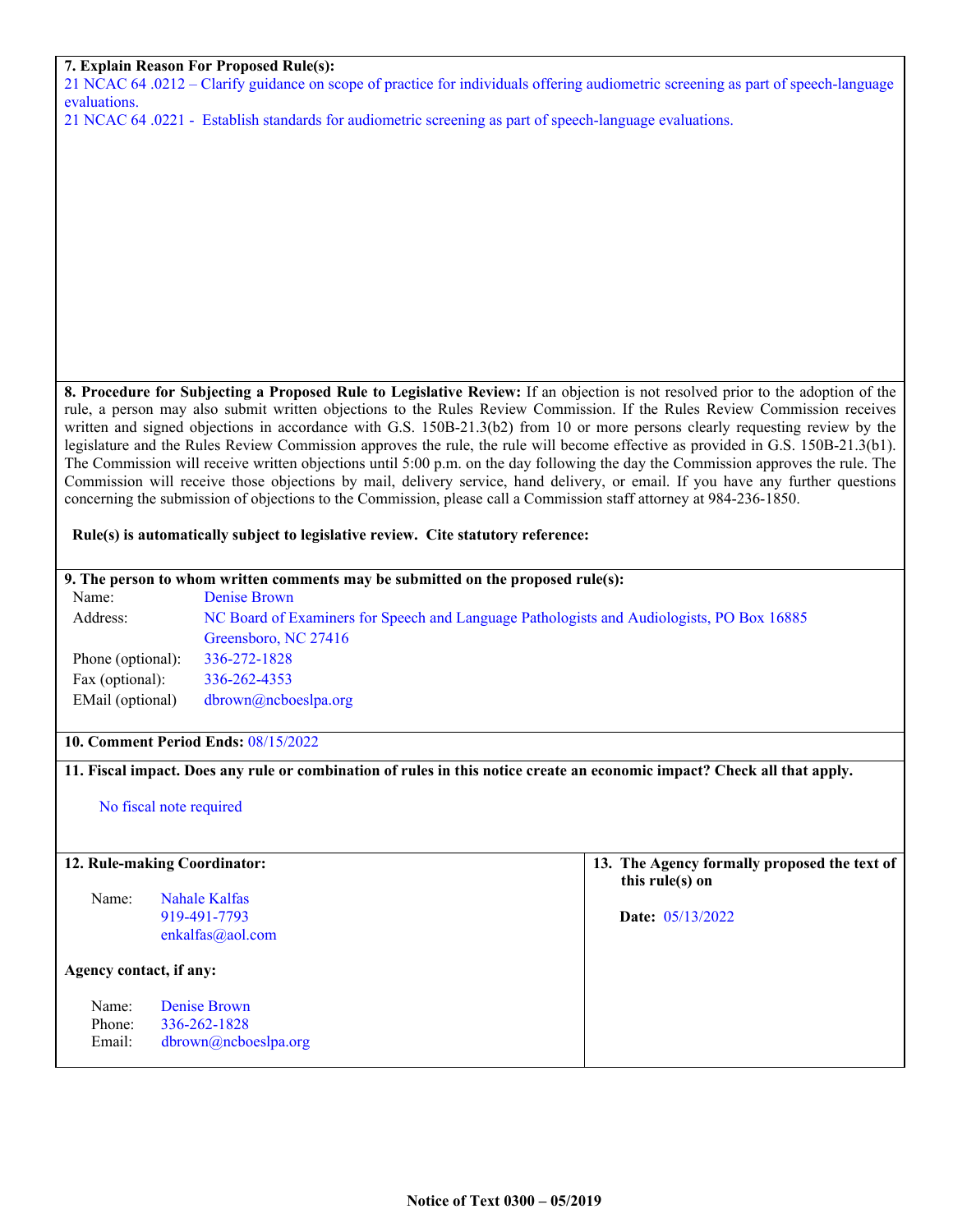# 21 NCAC 64 .0212 is proposed for amendment as follows:

- **21 NCAC 64 .0212 SUPERVISION OF HEARING SCREENING**
- (a) For the purposes of applying G.S. 90-294(f), the The Board of Examiners for Speech and Language Pathologists
- and Audiologists interprets the words "audiometric screening" used in G.S. 90-294(f) as makes the following
- interpretations as set forth in this Rule. The phrase "audiometric screening test" used in G.S. 90-294(f) shall mean the
- presentation of pure tone stimuli at fixed intensity using pass/fail criteria requiring no interpretation by the person
- administering the screening. An audiometric screening test includes both behavioral and physiologic techniques.
- 9 Objective methods of screening auditory function based upon new technology shall comply with may be used subject
- 10 to the conditions specified in this Rule.
- (b) Fixed-intensity, pure tone An audiometric screening test performed within the context of an individual speech-12 language evaluation or assessment is within the scope of practice of licensed speech and language pathologists, and 13 by extension allowed for registered speech-language pathologists. Registered speech-language pathology assistants, assistants only shall perform audiometric screening tests when compliant with the supervision and training 15 requirements set forth in this Rule. provided that it can be demonstrated that the licensee or registered assistant has
- received formal instruction and practicum in audiometric screening as part of his or her training program. An
- audiometric screening test shall be performed in accordance with Rule .0221.
- (c) Audiometric screening tests that are conducted as part of a speech-language evaluation shall be performed by
- 19 either a licensed Licensed speech and language pathologists, speech-language pathologist or a registered speech-
- 20 language pathology assistants, and unlicensed persons may perform screenings of hearing sensitivity and auditory
- function assistant who is trained by a licensed audiologist or physician in the specific techniques used for that
- screening and who receives supervision from a licensed audiologist or physician. Audiometric screening tests
- 23 conducted on the general public or specific populations provided that the individuals performing such screenings have
- been that are not part of a speech-language evaluation shall be performed by either a licensed speech-language
- pathologist, a registered speech-language pathology assistant, or an unlicensed person who is trained by a licensed
- 26 audiologist or physician in the specific techniques used for that screening and who receives provided that supervision
- 27 of the screening program is by from a licensed audiologist or physician.
- 28 (d) Audiometric screening tests Sereening programs using objective or technology-based hearing screening 29 techniques in place of traditional fixed-frequency, pure tone audiometry (for example, such as automated auditory 30 brainstem response tests, otoacoustic emission screening instruments, microprocessor audiometers, etc.) etc.), even 31 though such techniques and instruments may yield a pass-fail indication, require the oversight and supervision of a
- licensed audiologist or physician.
- (e) The Board of Examiners for Speech and Language Pathologists and Audiologists interprets the word phrase
- "supervision" in G.S. 90-294(f) to include the following elements: mean:
- (1) selecting the appropriate selecting, based on generally accepted training and education, the calibrated screening instrument to be used for the target population;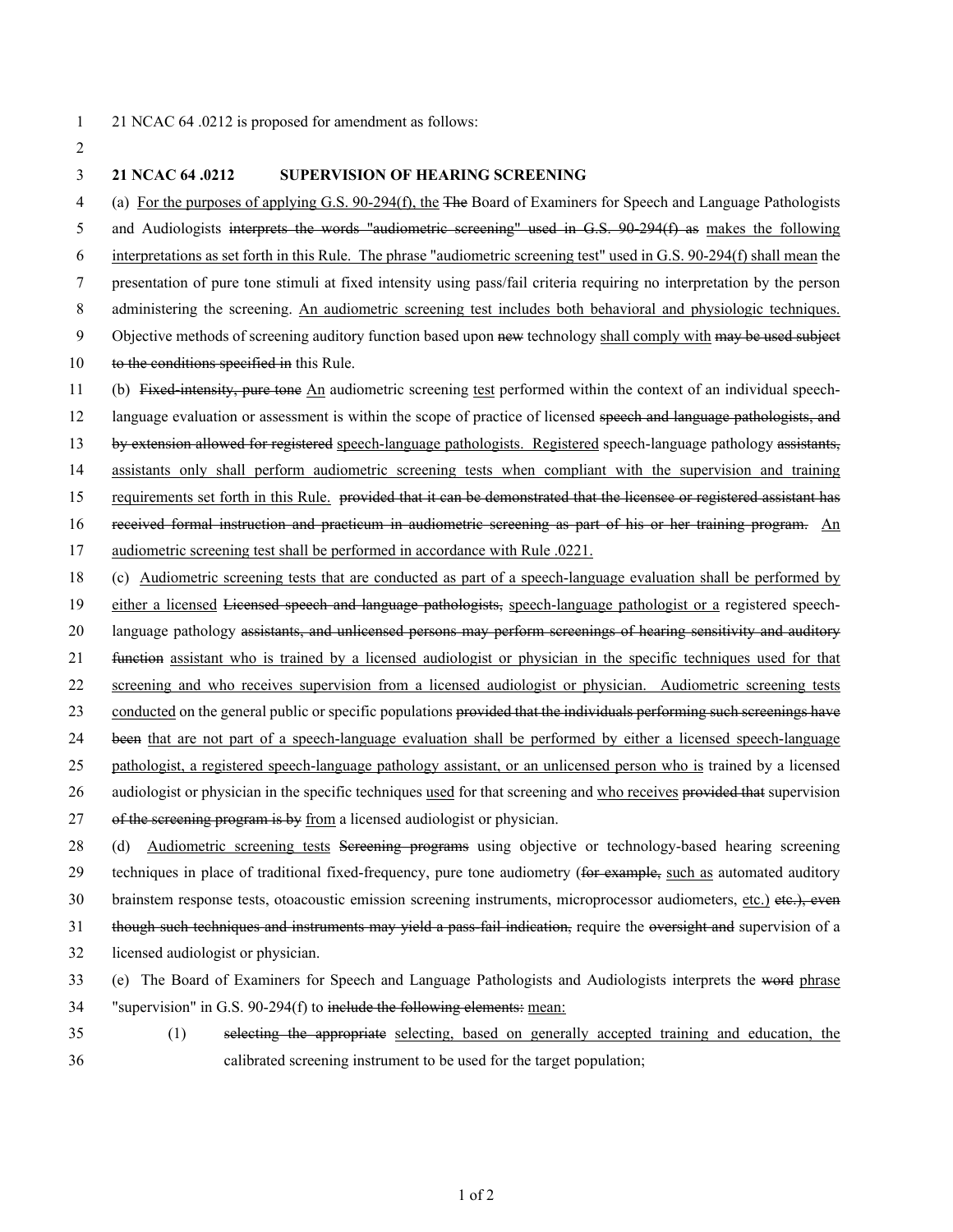| 1  | (2)           | providing sufficient initial and refresher training in the specific screening methods and instruments                |  |  |
|----|---------------|----------------------------------------------------------------------------------------------------------------------|--|--|
| 2  |               | to be used to ensure that the screeners have sufficient knowledge of the screening methods,                          |  |  |
| 3  |               | understand the limitations of the screening program, and can demonstrate proper operation of the                     |  |  |
| 4  |               | equipment; equipment in accordance with the requirements of the equipment's manufacturer;                            |  |  |
| 5  | (3)           | assuring that records are maintained describing the training received by the screeners, the names of                 |  |  |
| 6  |               | attendees, the nature of any evaluation evaluation, and any referral made;                                           |  |  |
| 7  | (4)           | providing sufficient evaluation of the test site for to eliminate ambient sound that will impact the                 |  |  |
| 8  |               | test results and to ensure that the screeners are following the screening protocol; and                              |  |  |
| 9  | (5)           | reviewing samples of screening records to confirm that the screening has conformed to the program                    |  |  |
| 10 |               | standards.                                                                                                           |  |  |
| 11 |               | (f) Licensed speech and language pathologists and registered speech-language pathology assistants shall not instruct |  |  |
| 12 |               | others in the techniques of hearing screening or supervise hearing screening programs. Training and supervision by a |  |  |
| 13 |               | licensed audiologist or physician that is required in Paragraph (c) of this Rule shall not be delegated to a speech- |  |  |
| 14 |               | language pathologist or registered speech-language pathology assistant. These aspects of a hearing screening program |  |  |
| 15 |               | are within the scope of practice of licensed audiologists and physicians.                                            |  |  |
| 16 |               |                                                                                                                      |  |  |
| 17 | History Note: | Authority G.S. 90-301(5); 90-304(a)(3);                                                                              |  |  |
| 18 |               | Eff. September 2, 2005;                                                                                              |  |  |
| 19 |               | Amended Eff. October 1, 2009;                                                                                        |  |  |
| 20 |               | Pursuant to G.S. 150B-21.3A, rule is necessary without substantive public interest Eff. October 4,                   |  |  |
| 21 |               | $2016 - 2016$ ;                                                                                                      |  |  |
| 22 |               | Amended Eff. November 1, 2022.                                                                                       |  |  |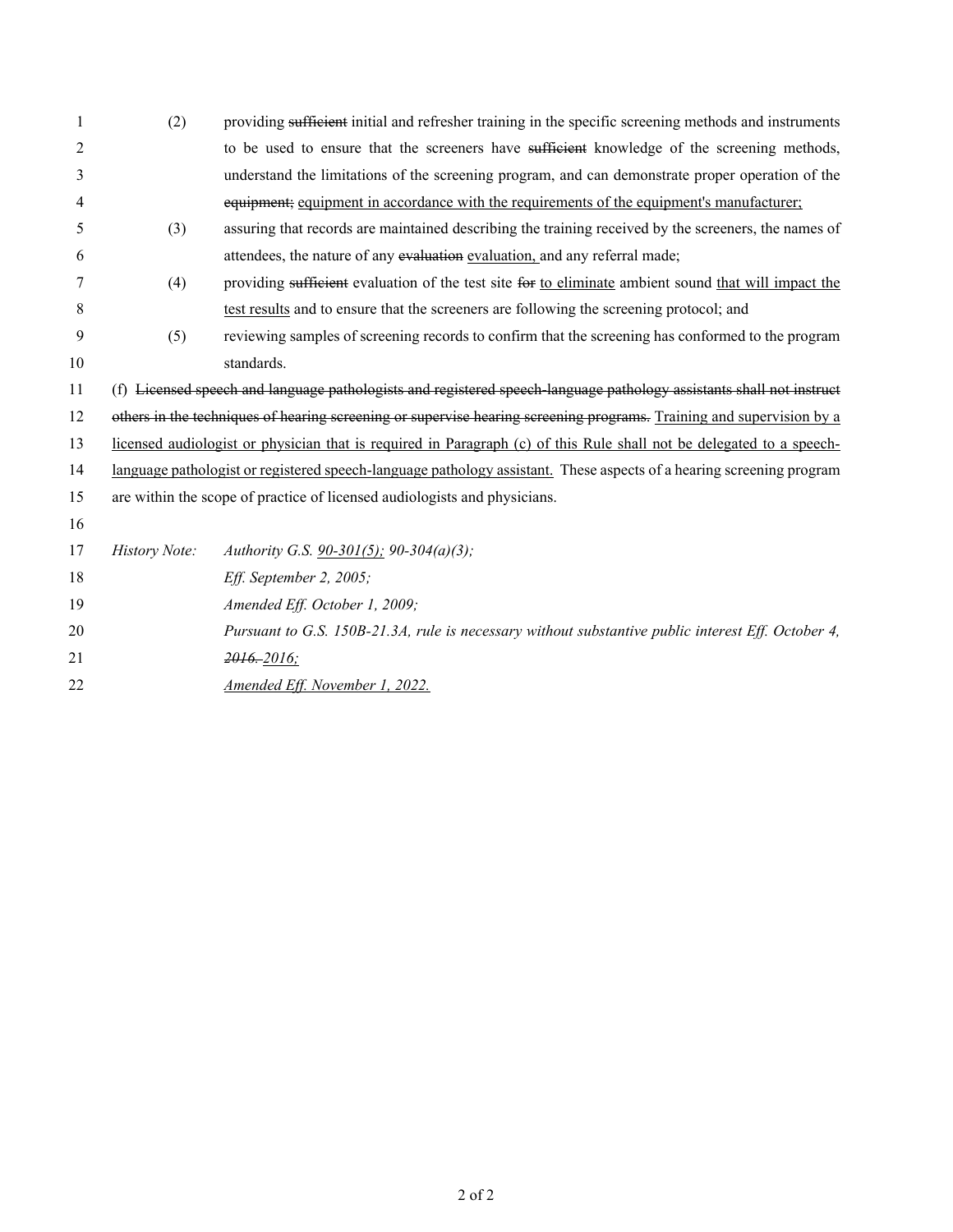| $\mathbf{1}$   | 21 NCAC 64 .0221 is proposed for adoption as follows:                                                                |                                                                                                                 |  |  |
|----------------|----------------------------------------------------------------------------------------------------------------------|-----------------------------------------------------------------------------------------------------------------|--|--|
| $\overline{2}$ |                                                                                                                      |                                                                                                                 |  |  |
| 3              | 21 NCAC 64 .0221                                                                                                     | STANDARDS FOR AUDIOMETRIC SCREENINGS AS PART OF SPEECH-                                                         |  |  |
| $\overline{4}$ |                                                                                                                      | <b>LANGUAGE EVALUATIONS</b>                                                                                     |  |  |
| 5              |                                                                                                                      | The Board of Examiners for Speech and Language Pathologists and Audiologists interprets the phrase "reasonable" |  |  |
| 6              | degree of professional skill and care in the delivery of professional services" used in G.S. 90-301(5) to require an |                                                                                                                 |  |  |
| 7              | audiometric screening, as defined in Rule .0212, as a part of a speech-language evaluation, in accordance with the   |                                                                                                                 |  |  |
| $\,8\,$        | following standards:                                                                                                 |                                                                                                                 |  |  |
| 9              | (1)                                                                                                                  | Individuals conducting audiometric screenings shall screen each ear of patients who are under the               |  |  |
| 10             |                                                                                                                      | age of 18 years with a 20 dB HL stimulus at a frequency of 1000, 2000, and 4000 Hz;                             |  |  |
| 11             | (2)                                                                                                                  | Individuals conducting audiometric screenings shall screen each ear of patients who are 18 years of             |  |  |
| 12             |                                                                                                                      | age or older with a 25 dB HL stimulus at a frequency of 1000, 2000, and 4000 Hz;                                |  |  |
| 13             | (3)                                                                                                                  | Individuals conducting audiometric screenings shall use stimuli for the target population in                    |  |  |
| 14             |                                                                                                                      | accordance with generally accepted training and education for the type of technique used;                       |  |  |
| 15             | (4)                                                                                                                  | Individuals conducting audiometric screenings shall consider the developmental benchmarks or                    |  |  |
| 16             |                                                                                                                      | disabilities of target populations in determining whether to use objective or hearing screening                 |  |  |
| 17             |                                                                                                                      | techniques in place of transitional fixed-intensity, pure-tone audiometry, in accordance with                   |  |  |
| 18             |                                                                                                                      | generally accepted training and education;                                                                      |  |  |
| 19             | (5)                                                                                                                  | Individuals conducting audiometric screenings shall use commercially available equipment and                    |  |  |
| 20             |                                                                                                                      | shall calibrate the equipment in accordance with requirements of the equipment's manufacturer;                  |  |  |
| 21             | (6)                                                                                                                  | Individuals conducting audiometric screenings shall document either a pass or fail on each ear                  |  |  |
| 22             |                                                                                                                      | separately and for each frequency screened. An ear for which no response to the stimulus is detected            |  |  |
| 23             |                                                                                                                      | for one or more frequencies tested shall be deemed as fail. An ear for which a response to the                  |  |  |
| 24             |                                                                                                                      | stimulus is detected for all three frequencies tested shall be deemed as pass;                                  |  |  |
| 25             | (7)                                                                                                                  | Audiometric screenings shall be conducted in a location where ambient noise will not impact the                 |  |  |
| 26             |                                                                                                                      | test results;                                                                                                   |  |  |
| 27             | (8)                                                                                                                  | Individuals conducting audiometric screenings shall comply with all requirements set forth in Rule              |  |  |
| 28             |                                                                                                                      | .0212;                                                                                                          |  |  |
| 29             | (9)                                                                                                                  | Individuals conducting audiometric screenings shall provide a patient without previously                        |  |  |
| 30             |                                                                                                                      | documented hearing loss who fails the audiometric screening for one or both ears, or for whom                   |  |  |
| 31             |                                                                                                                      | results on either ear cannot be determined because the patient did not tolerate the screening, a                |  |  |
| 32             |                                                                                                                      | recommendation in writing to a licensed audiologist for a comprehensive audiological evaluation.                |  |  |
| 33             |                                                                                                                      | For each patient, screening providers must maintain a written copy of the recommendation and the                |  |  |
| 34             |                                                                                                                      | results of the audiometric screening in which hearing loss was previously documented, if any exist;             |  |  |
| 35             | (10)                                                                                                                 | When an audiometric screening does not take place prior to the start of the speech-language                     |  |  |
| 36             |                                                                                                                      | evaluation, the evaluation and subsequent treatment shall consider the possibility of hearing loss              |  |  |
| 37             |                                                                                                                      | and must include the use of compensatory techniques or multi-modal presentation of materials; and               |  |  |